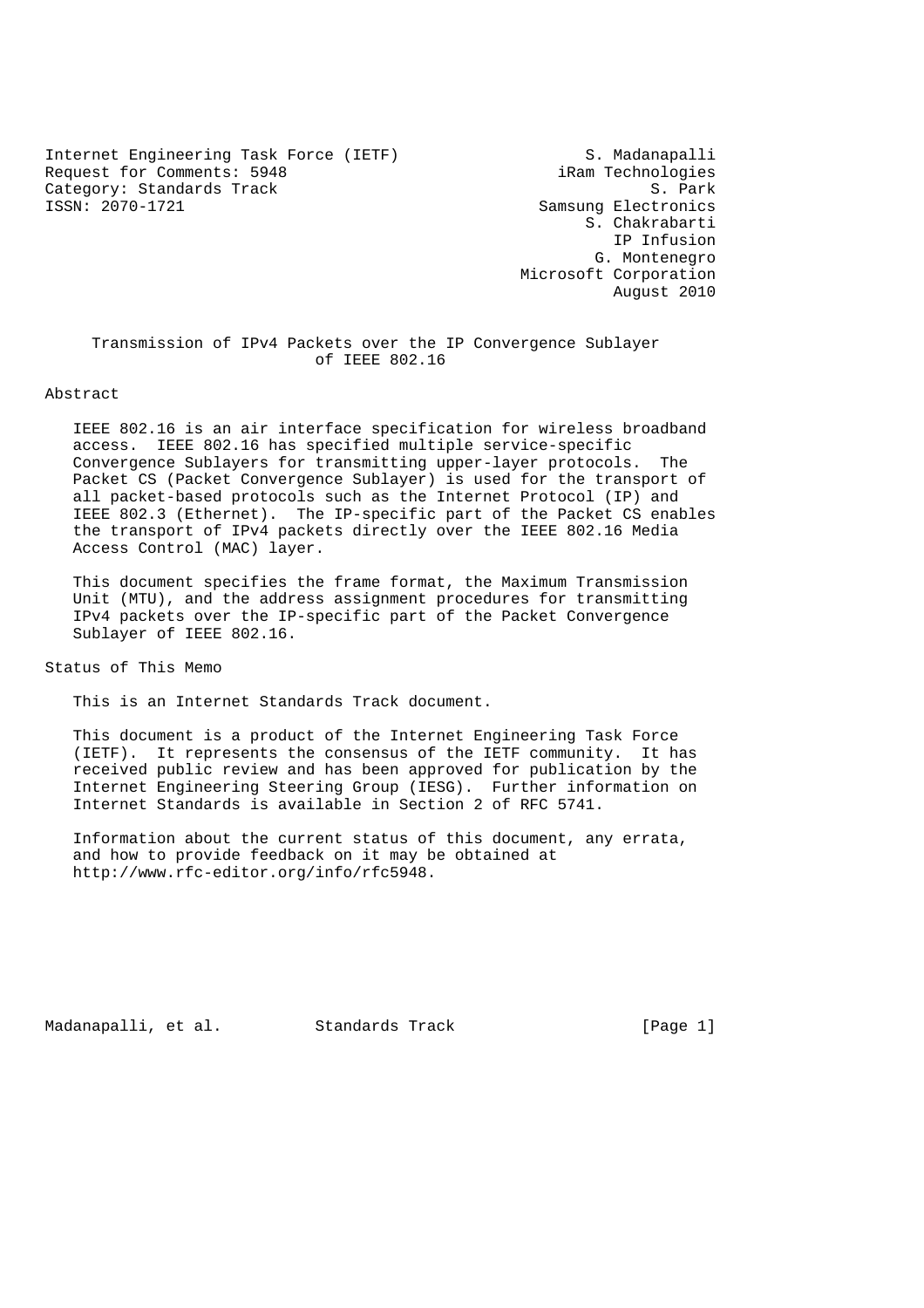Copyright Notice

 Copyright (c) 2010 IETF Trust and the persons identified as the document authors. All rights reserved.

 This document is subject to BCP 78 and the IETF Trust's Legal Provisions Relating to IETF Documents (http://trustee.ietf.org/license-info) in effect on the date of publication of this document. Please review these documents carefully, as they describe your rights and restrictions with respect to this document. Code Components extracted from this document must include Simplified BSD License text as described in Section 4.e of the Trust Legal Provisions and are provided without warranty as described in the Simplified BSD License.

 This document may contain material from IETF Documents or IETF Contributions published or made publicly available before November 10, 2008. The person(s) controlling the copyright in some of this material may not have granted the IETF Trust the right to allow modifications of such material outside the IETF Standards Process. Without obtaining an adequate license from the person(s) controlling the copyright in such materials, this document may not be modified outside the IETF Standards Process, and derivative works of it may not be created outside the IETF Standards Process, except to format it for publication as an RFC or to translate it into languages other than English.

Madanapalli, et al. Standards Track [Page 2]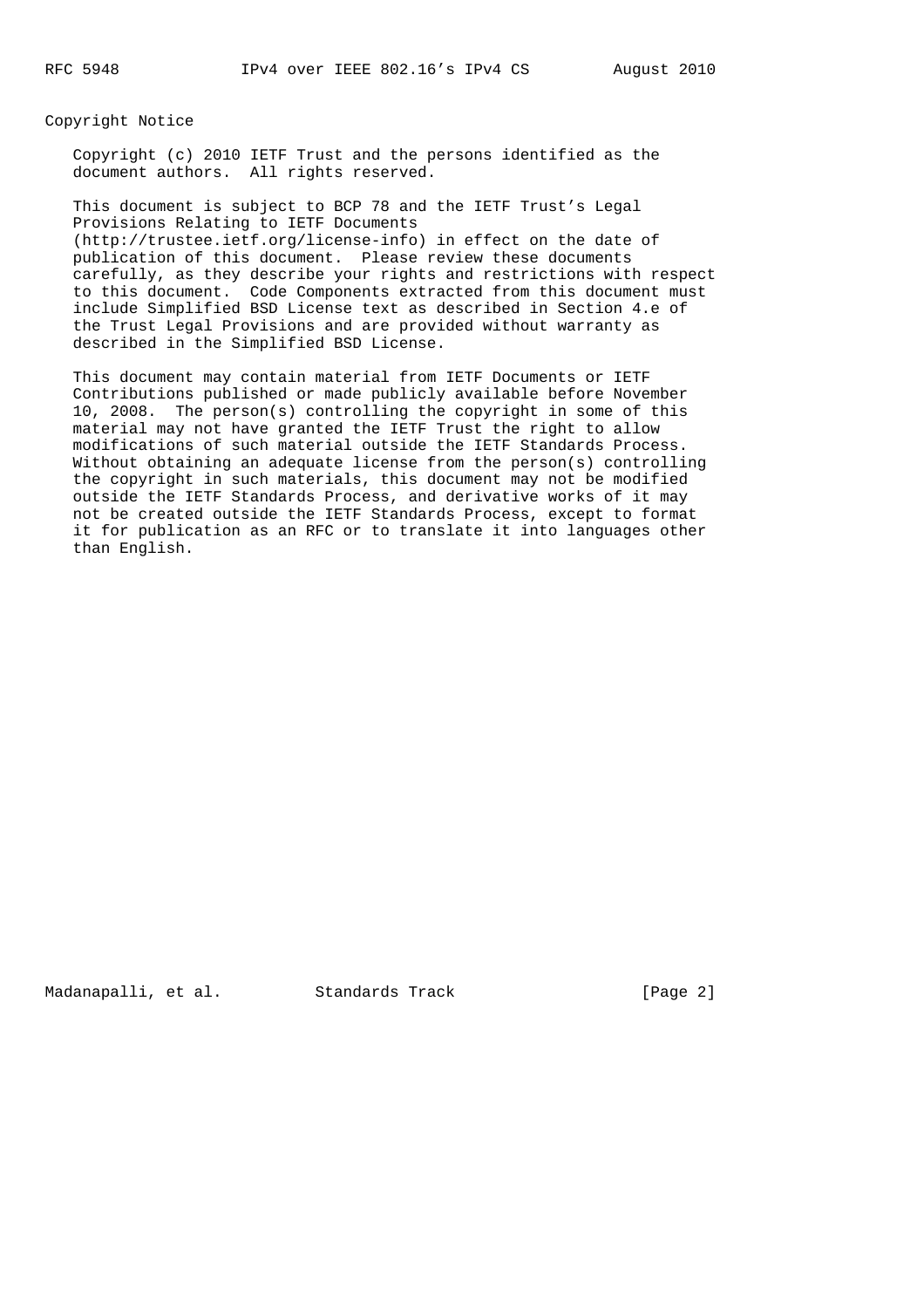Table of Contents

| 2. |             |                                                           |  |
|----|-------------|-----------------------------------------------------------|--|
| 3. |             | Typical Network Architecture for IPv4 over IEEE 802.16  4 |  |
|    |             | 3.1. IEEE 802.16 IPv4 Convergence Sublayer Support 4      |  |
|    |             |                                                           |  |
|    | 4 1         |                                                           |  |
|    |             |                                                           |  |
|    |             |                                                           |  |
|    |             | 5. Subnet Model and IPv4 Address Assignment 8             |  |
|    | 5.1.        | IPv4 Unicast Address Assignment 8                         |  |
|    | 5.2.        |                                                           |  |
|    | 5.3.        |                                                           |  |
|    |             |                                                           |  |
| 7. |             |                                                           |  |
|    |             |                                                           |  |
|    |             |                                                           |  |
|    |             |                                                           |  |
|    | Appendix A. | Multiple Convergence Layers -- Impact on Subnet           |  |
|    |             |                                                           |  |
|    | Appendix B. | Sending and Receiving IPv4 Packets 11                     |  |
|    | Appendix C. | WiMAX IPv4 CS MTU Size 12                                 |  |
|    |             |                                                           |  |

# 1. Introduction

 IEEE 802.16 [IEEE802\_16] is a connection-oriented access technology for the last mile. The IEEE 802.16 specification includes the Physical (PHY) and Media Access Control (MAC) layers. The MAC layer includes various Convergence Sublayers (CSs) for transmitting higher layer packets, including IPv4 packets [IEEE802\_16].

 The scope of this specification is limited to the operation of IPv4 over the IP-specific part of the Packet CS (referred to as "IPv4 CS") for hosts served by a network that utilizes the IEEE Std 802.16 air interface.

 This document specifies a method for encapsulating and transmitting IPv4 [RFC0791] packets over the IPv4 CS of IEEE 802.16. This document also specifies the MTU and address assignment method for hosts using IPv4 CS.

 The key words "MUST", "MUST NOT", "REQUIRED", "SHALL", "SHALL NOT", "SHOULD", "SHOULD NOT", "RECOMMENDED", "MAY", and "OPTIONAL" in this document are to be interpreted as described in [RFC2119].

Madanapalli, et al. Standards Track [Page 3]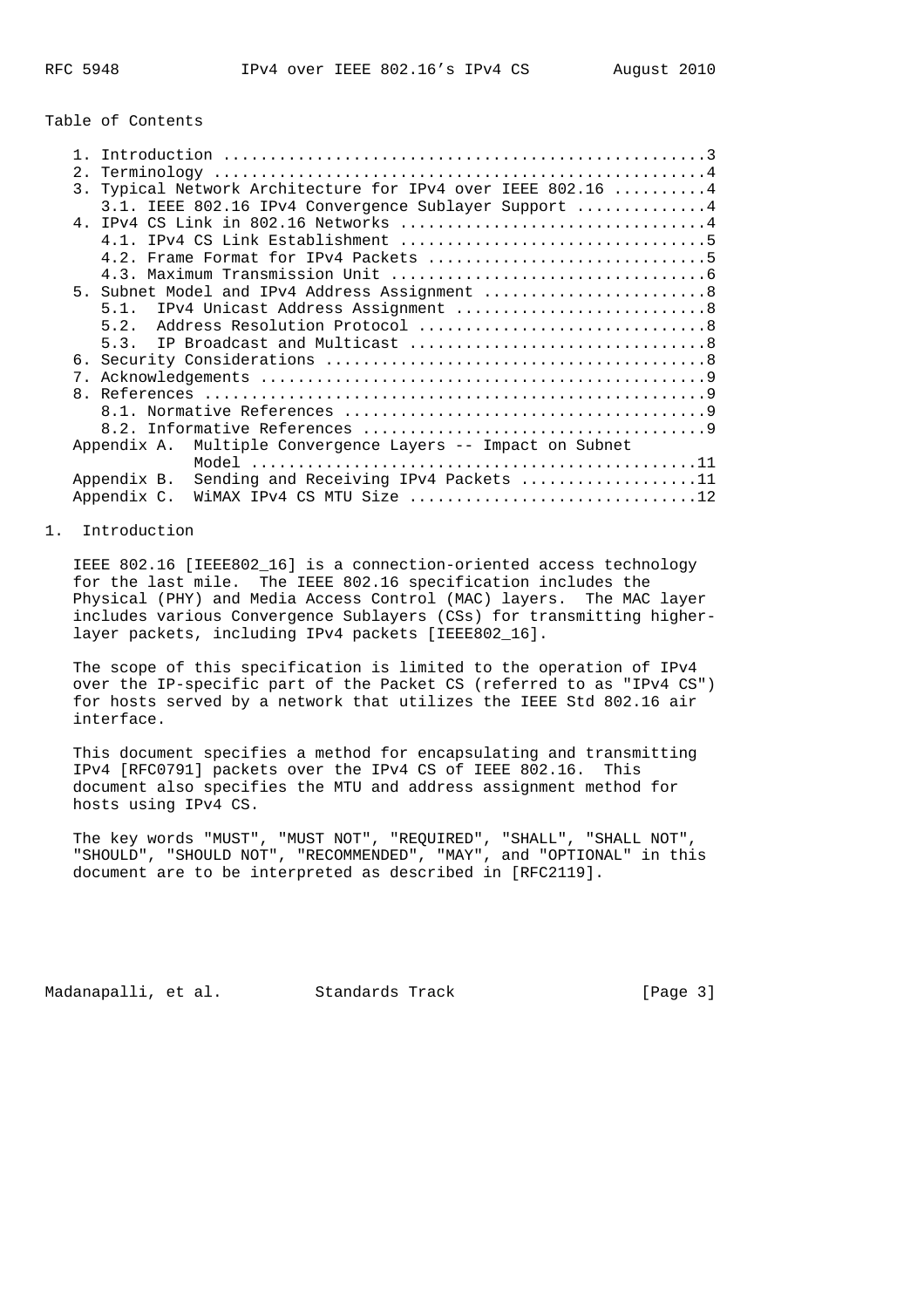- 2. Terminology
	- o Mobile Station (MS) -- The term "MS" is used to refer to an IP host. This usage is more informal than that in IEEE 802.16, in which "MS" refers to the interface implementing the IEEE 802.16 MAC and PHY layers and not to the entire host.
	- o Last mile -- The term "last mile" is used to refer to the final leg of delivering connectivity from a communications provider to a customer.

 Other terminology in this document is based on the definitions in [RFC5154].

3. Typical Network Architecture for IPv4 over IEEE 802.16

 The network architecture follows what is described in [RFC5154] and [RFC5121]. Namely, each MS is attached to an Access Router (AR) through a Base Station (BS), a Layer 2 (L2) entity (from the perspective of the IPv4 link between the MS and the AR).

 For further information on the typical network architecture, see [RFC5121], Section 5.

3.1. IEEE 802.16 IPv4 Convergence Sublayer Support

 As described in [IEEE802\_16], the IP-specific part of the Packet CS allows the transmission of either IPv4 or IPv6 payloads. In this document, we are focusing on IPv4 over the Packet Convergence Sublayer.

 For further information on the IEEE 802.16 Convergence Sublayer and encapsulation of IP packets, see Section 4 of [RFC5121] and [IEEE802\_16].

4. IPv4 CS Link in 802.16 Networks

 In 802.16, the transport connection between an MS and a BS is used to transport user data, i.e., IPv4 packets in this case. A transport connection is represented by a service flow, and multiple transport connections can exist between an MS and a BS.

 When an AR and a BS are co-located, the collection of transport connections to an MS is defined as a single IPv4 link. When an AR and a BS are separated, it is recommended that a tunnel be established between the AR and a BS whose granularity is no greater

Madanapalli, et al. Standards Track [Page 4]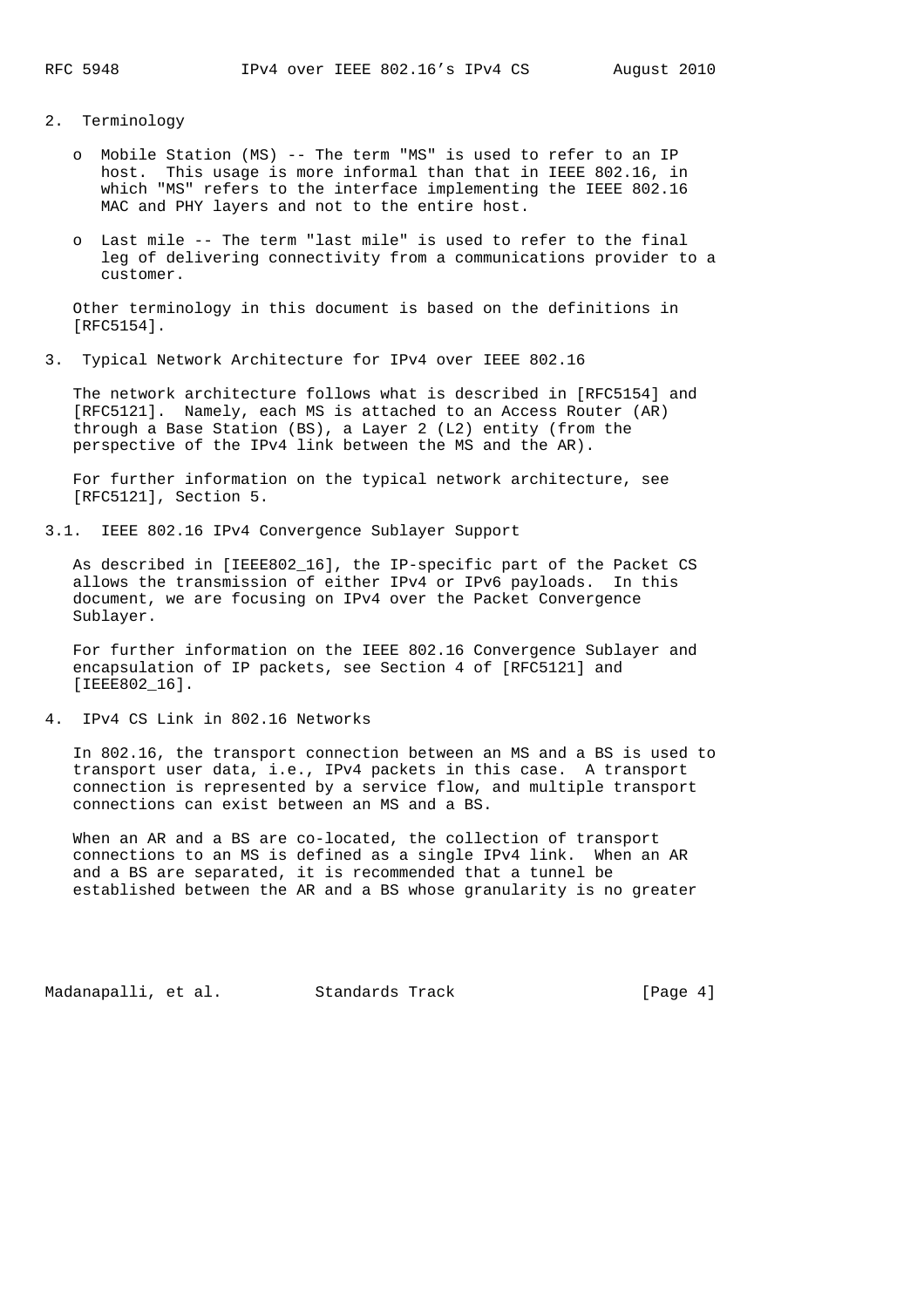than "per MS" or "per service flow". (An MS can have multiple service flows, which are identified by a service flow ID.) Then the tunnel(s) for an MS, in combination with the MS's transport connections, forms a single point-to-point IPv4 link.

 Each host belongs to a different IPv4 link and is assigned a unique IPv4 address, similar to the recommendations discussed in "Analysis of IPv6 Link Models for IEEE 802.16 Based Networks" ([RFC4968]).

#### 4.1. IPv4 CS Link Establishment

 In order to enable the sending and receiving of IPv4 packets between the MS and the AR, the link between the MS and the AR via the BS needs to be established. This section explains the link establishment procedure, as described in Section 6.2 of [RFC5121]. Steps 1-4 are the same as those indicated in Section 6.2 of [RFC5121]. In step 5, support for IPv4 is indicated. In step 6, a service flow is created that can be used for exchanging IP-layer signaling messages, e.g., address assignment procedures using DHCP.

#### 4.2. Frame Format for IPv4 Packets

 IPv4 packets are transmitted in Generic IEEE 802.16 MAC frames in the data payloads of the 802.16 PDU (see Section 3.2 of [RFC5154]).

| 1 2 3 4 5 6 7 8 9 0 1 2 3 4 5              |         |                         |         |         |  |  |
|--------------------------------------------|---------|-------------------------|---------|---------|--|--|
| +-+-+-+-+-+-+-+-+-+-+-+-+-+-+-+-+-+        |         |                         |         |         |  |  |
| H E <br>+-+-+-+-+-+-+-+-+-+-+-+-+-+-+-+-+- |         | TYPE $ R C  EKS  R LEN$ |         |         |  |  |
|                                            | LEN LSB |                         |         | CID MSB |  |  |
| +-+-+-+-+-+-+-+-+-+-+-+-+-+-+-+-+-         |         |                         |         |         |  |  |
|                                            | CID LSB |                         |         | HCS     |  |  |
| +-+-+-+-+-+-+-+-+-+-+-+-+-+-+-+-+-         |         |                         |         |         |  |  |
|                                            |         |                         | IPv4    |         |  |  |
| $+ -$                                      |         |                         |         |         |  |  |
|                                            |         |                         | header  |         |  |  |
|                                            |         |                         |         |         |  |  |
|                                            |         |                         | and     |         |  |  |
|                                            |         |                         |         |         |  |  |
|                                            |         |                         | payload |         |  |  |
| $+ -$                                      |         |                         |         |         |  |  |
|                                            |         |                         |         |         |  |  |
| +-+-+-+-+-+-+-+-+-+-+-+-+-+-+-+-+-         |         |                         |         |         |  |  |
| CRC (optional)                             |         |                         |         |         |  |  |
| +-+-+-+-+-+-+-+-+                          |         |                         |         |         |  |  |

Figure 1. IEEE 802.16 MAC Frame Format for IPv4 Packets

Madanapalli, et al. Standards Track (Page 5)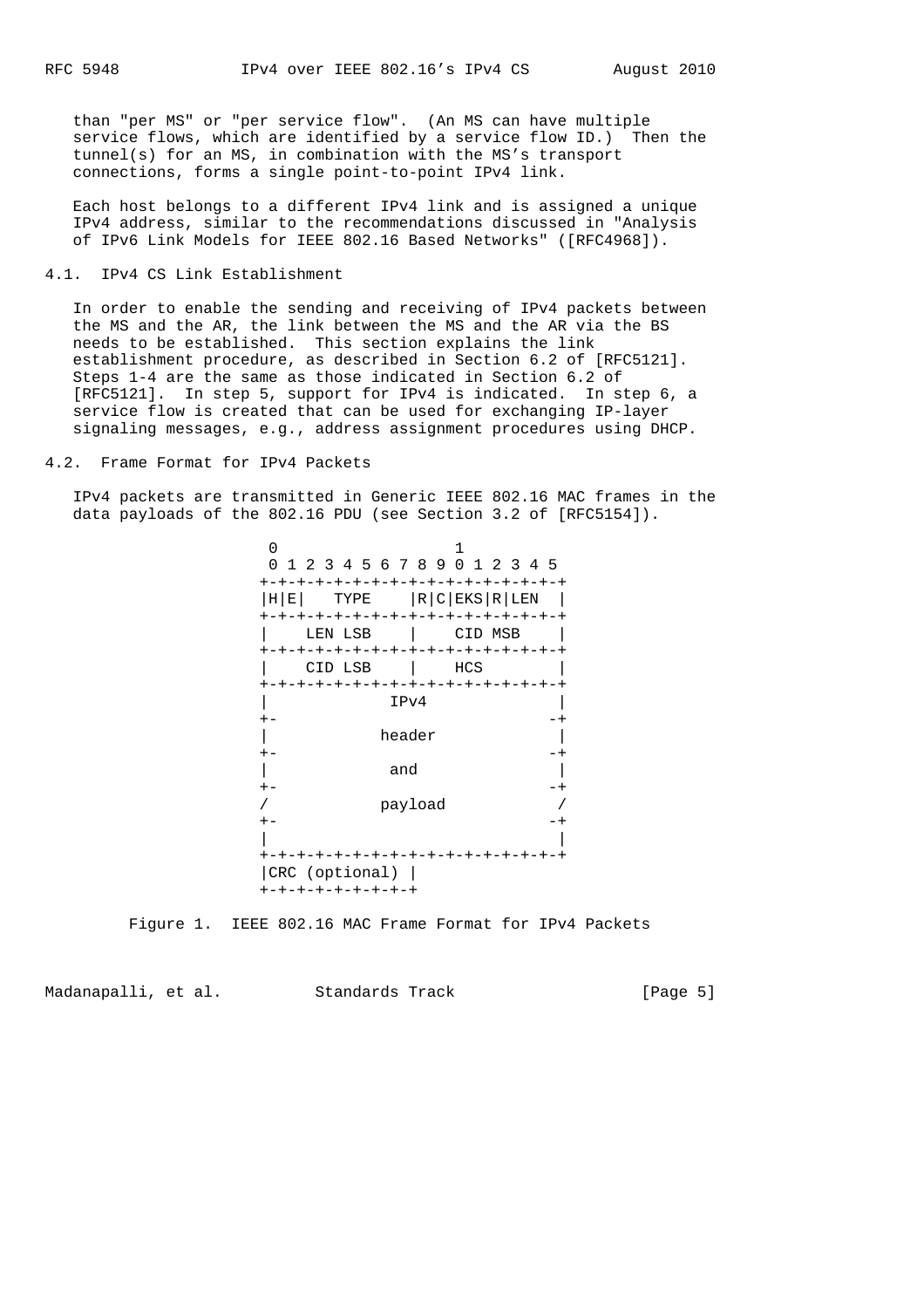Here, "MSB" means "most significant byte", and "LSB" means "least significant byte".

 H: Header Type (1 bit). Shall be set to zero, indicating that it is a Generic MAC PDU.

 E: Encryption Control. 0 = Payload is not encrypted; 1 = Payload is encrypted.

R: Reserved. Shall be set to zero.

 C: Cyclic Redundancy Check (CRC) Indicator. 1 = CRC is included; 0 = No CRC is included.

EKS: Encryption Key Sequence.

 LEN: The Length, in bytes, of the MAC PDU, including the MAC header and the CRC, if present (11 bits).

CID: Connection Identifier (16 bits).

HCS: Header Check Sequence (8 bits).

 CRC: An optional 8-bit field. The CRC is appended to the PDU after encryption.

 TYPE: This field indicates the subheaders (Mesh subheader, Fragmentation subheader, Packing subheader, etc.) and special payload types (e.g., Automatic Repeat reQuest (ARQ)) present in the message payload.

4.3. Maximum Transmission Unit

 The MTU value for IPv4 packets on an IEEE 802.16 link is configurable (e.g., see the end of this section for some possible mechanisms). The default MTU for IPv4 packets over an IEEE 802.16 link SHOULD be 1500 octets. Given the possibility for "in-the-network" tunneling, supporting this MTU at the end hosts has implications on the underlying network, for example, as discussed in [RFC4459].

 Per [RFC5121], Section 6.3, the IP MTU can vary to be larger or smaller than 1500 octets.

 If an MS transmits 1500-octet packets in a deployment with a smaller MTU, packets from the MS may be dropped at the link layer silently. Unlike IPv6, in which departures from the default MTU are readily advertised via the MTU option in Neighbor Discovery (via router advertisement), there is no similarly reliable mechanism in IPv4, as

Madanapalli, et al. Standards Track [Page 6]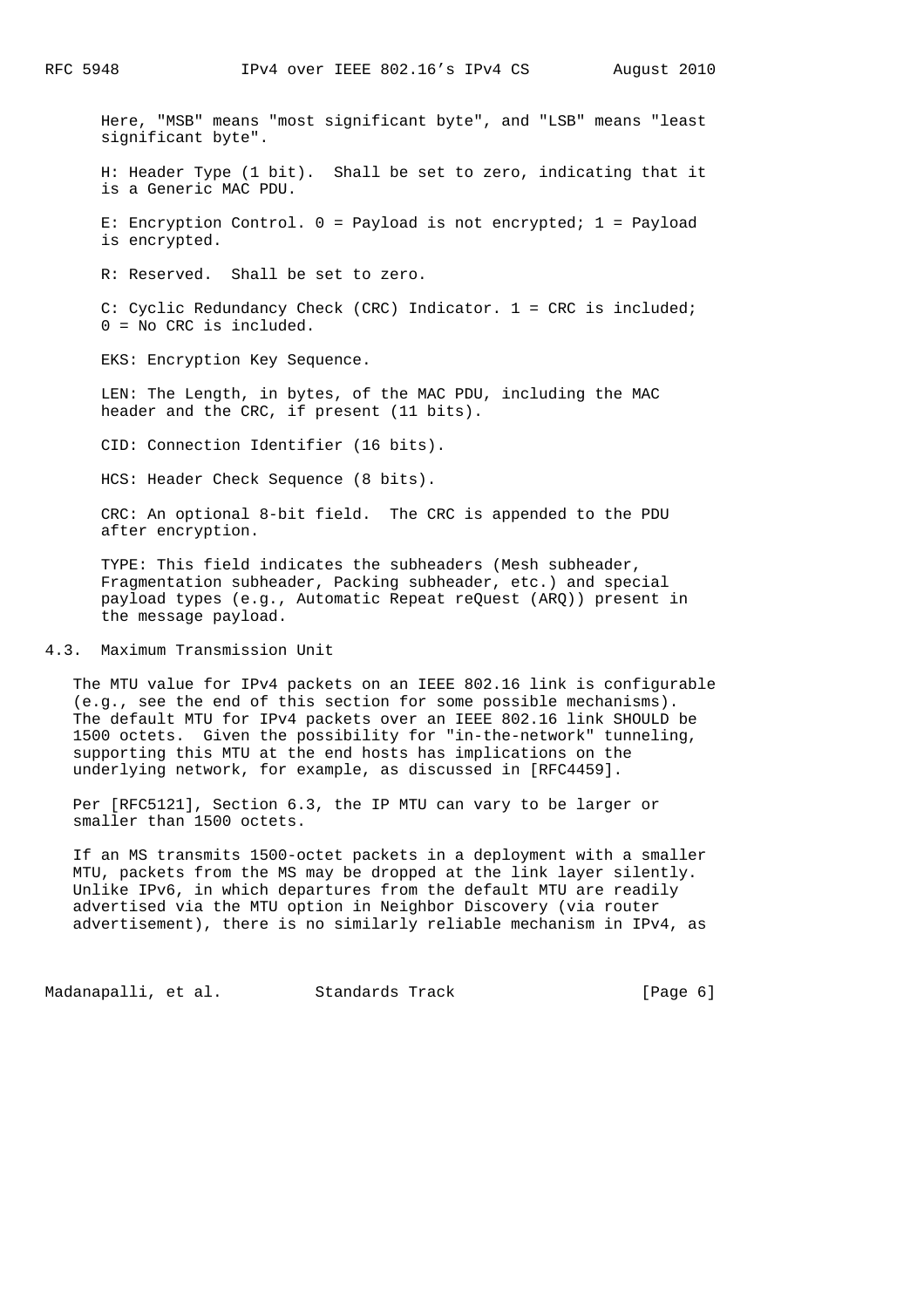the legacy IPv4 client implementations do not determine the link MTU by default before sending packets. Even though there is a DHCP option to accomplish this, DHCP servers are required to provide the MTU information only when requested.

 Discovery and configuration of the proper link MTU value ensures adequate usage of the network bandwidth and resources. Accordingly, deployments should avoid packet loss due to a mismatch between the default MTU and the configured link MTUs.

 Some of the mechanisms available for the IPv4 CS host to find out the link's MTU value and mitigate MTU-related issues are:

- o Recent revision of 802.16 by the IEEE (see IEEE 802.16-2009 [IEEE802\_16]) to (among other things) allow the provision of the Service Data Unit or MAC MTU in the IEEE 802.16 SBC-REQ/SBC-RSP phase, such that clients that are compliant with IEEE 802.16 can infer and configure the negotiated MTU size for the IPv4 CS link. However, the implementation must communicate the negotiated MTU value to the IP layer to adjust the IP Maximum Payload Size for proper handling of fragmentation. Note that this method is useful only when the MS is directly connected to the BS.
- o Configuration and negotiation of MTU size at the network layer by using the DHCP interface MTU option [RFC2132].

 This document recommends that implementations of IPv4 and IPv4 CS clients SHOULD use the DHCP interface MTU option [RFC2132] in order to configure its interface MTU accordingly.

 In the absence of DHCP MTU configuration, the client node (MS) has two alternatives: 1) use the default MTU (1500 bytes), or 2) determine the MTU by the methods described in IEEE 802.16-2009 [IEEE802\_16].

 Additionally, the clients are encouraged to run Path MTU (PMTU) Discovery [RFC1191] or Packetization Layer Path MTU Discovery (PLPMTUD) [RFC4821]. However, the PMTU mechanism has inherent problems of packet loss due to ICMP messages not reaching the sender and IPv4 routers not fragmenting the packets due to the Don't Fragment (DF) bit being set in the IP packet. The above-mentioned path MTU mechanisms will take care of the MTU size between the MS and its correspondent node across different flavors of convergence layers in the access networks.

Madanapalli, et al. Standards Track [Page 7]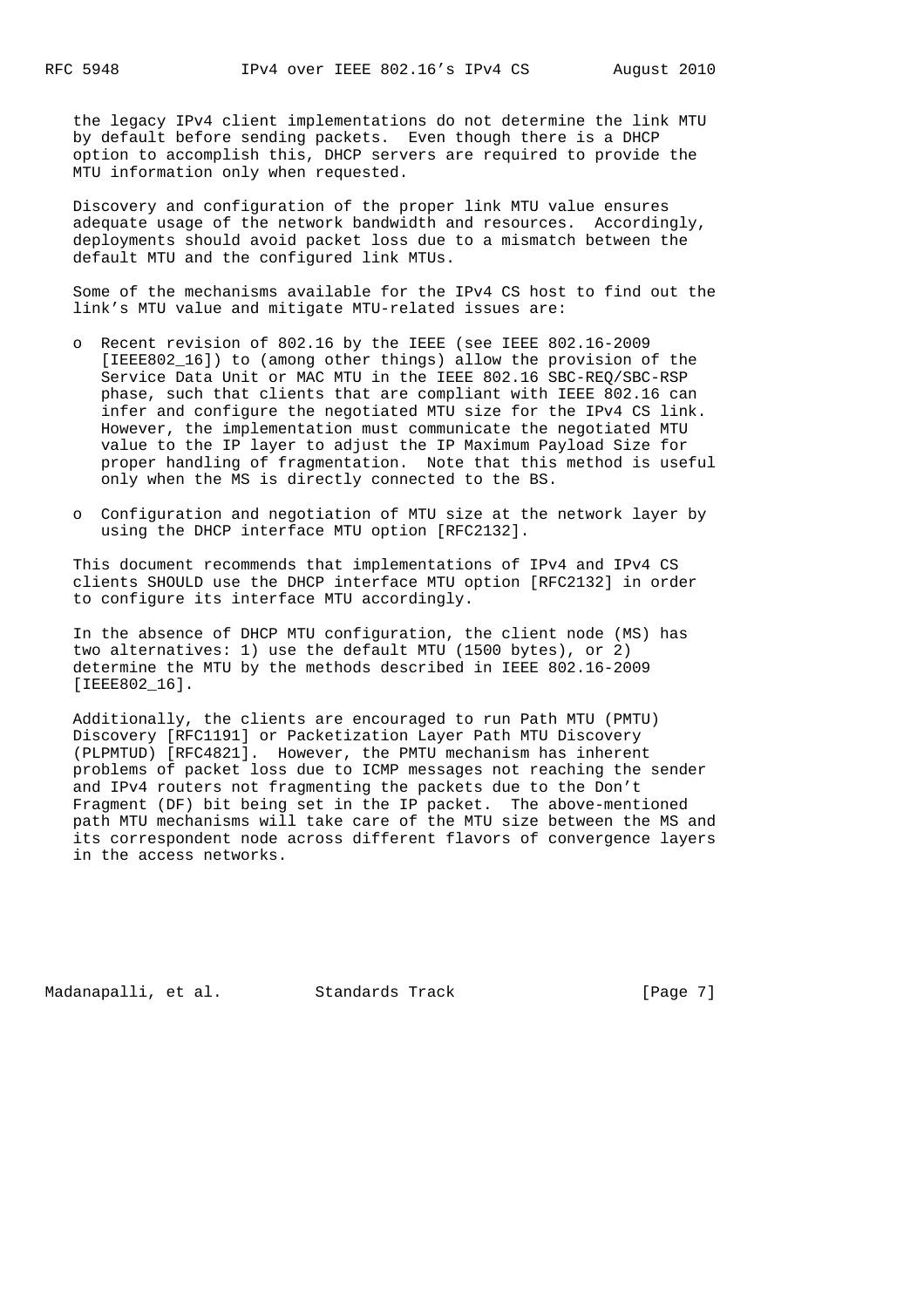5. Subnet Model and IPv4 Address Assignment

 The subnet model recommended for IPv4 over IEEE 802.16 using IPv4 CS is based on the point-to-point link between the MS and the AR [RFC4968]; hence, each MS shall be assigned an address with a 32-bit prefix length or subnet mask. The point-to-point link between the MS and the AR is achieved using a set of IEEE 802.16 MAC connections (identified by service flows) and an L2 tunnel (e.g., a Generic Routing Encapsulation (GRE) tunnel) for each MS between the BS and the AR. If the AR is co-located with the BS, then the set of IEEE 802.16 MAC connections between the MS and the BS/AR represent the point-to-point connection.

 The "next hop" IP address of the IPv4 CS MS is always the IP address of the AR, because the MS and the AR are attached via a point-to point link.

5.1. IPv4 Unicast Address Assignment

 DHCP [RFC2131] SHOULD be used for assigning an IPv4 address for the MS. DHCP messages are transported over the IEEE 802.16 MAC connection to and from the BS and relayed to the AR. In case the DHCP server does not reside in the AR, the AR SHOULD implement a DHCP relay agent [RFC1542].

## 5.2. Address Resolution Protocol

 The IPv4 CS does not allow for transmission of Address Resolution Protocol (ARP) [RFC0826] packets. Furthermore, in a point-to-point link model, address resolution is not needed.

#### 5.3. IP Broadcast and Multicast

 Multicast or broadcast packets from the MS are delivered to the AR via the BS through the point-to-point link. This specification simply assumes that the broadcast and multicast services are provided. How these services are implemented in an IEEE 802.16 Packet CS deployment is out of scope of this document.

### 6. Security Considerations

 This document specifies transmission of IPv4 packets over IEEE 802.16 networks with the IPv4 Convergence Sublayer and does not introduce any new vulnerabilities to IPv4 specifications or operation. The security of the IEEE 802.16 air interface is the subject of [IEEE802\_16]. In addition, the security issues of the network

Madanapalli, et al. Standards Track [Page 8]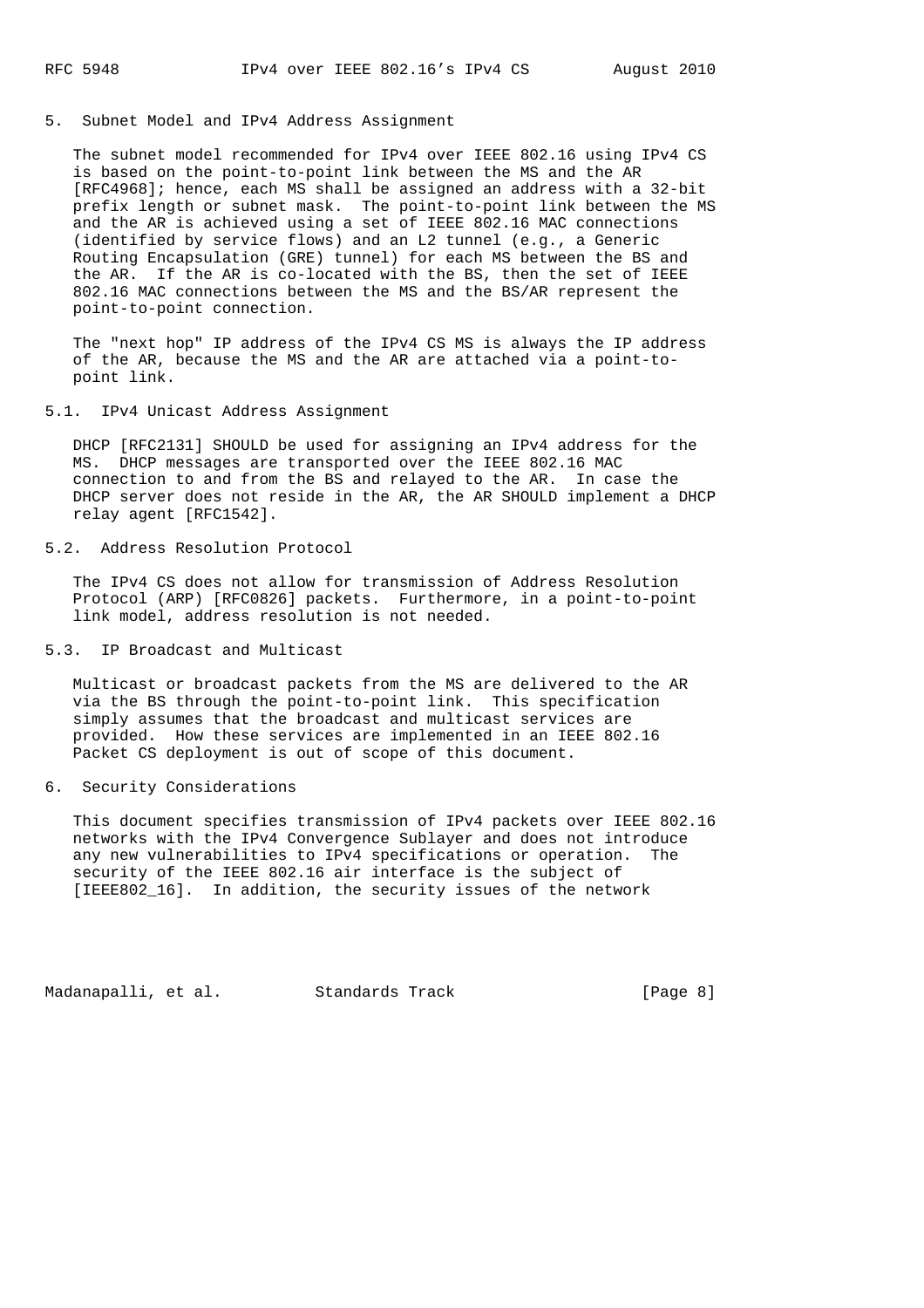architecture spanning beyond the IEEE 802.16 Base Stations is the subject of the documents defining such architectures, such as the Worldwide Interoperability for Microwave Access (WiMAX) network architecture [WMF].

7. Acknowledgements

 The authors would like to acknowledge the contributions of Bernard Aboba, Dave Thaler, Jari Arkko, Bachet Sarikaya, Basavaraj Patil, Paolo Narvaez, and Bruno Sousa for their review and comments. The working group members Burcak Beser, Wesley George, Max Riegel, and DJ Johnston helped shape the MTU discussion for the IPv4 CS link. Thanks to many other members of the 16ng Working Group who commented on this document to make it better.

- 8. References
- 8.1. Normative References
	- [IEEE802\_16] "IEEE Std 802.16-2009, Draft Standard for Local and Metropolitan area networks, Part 16: Air Interface for Broadband Wireless Access Systems", May 2009.
	- [RFC0791] Postel, J., "Internet Protocol", STD 5, RFC 791, September 1981.
	- [RFC0826] Plummer, D., "Ethernet Address Resolution Protocol: Or converting network protocol addresses to 48.bit Ethernet address for transmission on Ethernet hardware", STD 37, RFC 826, November 1982.
	- [RFC1542] Wimer, W., "Clarifications and Extensions for the Bootstrap Protocol", RFC 1542, October 1993.
	- [RFC2119] Bradner, S., "Key words for use in RFCs to Indicate Requirement Levels", BCP 14, RFC 2119, March 1997.
	- [RFC2131] Droms, R., "Dynamic Host Configuration Protocol", RFC 2131, March 1997.
- 8.2. Informative References
	- [RFC1191] Mogul, J. and S. Deering, "Path MTU discovery", RFC 1191, November 1990.
	- [RFC2132] Alexander, S. and R. Droms, "DHCP Options and BOOTP Vendor Extensions", RFC 2132, March 1997.

Madanapalli, et al. Standards Track [Page 9]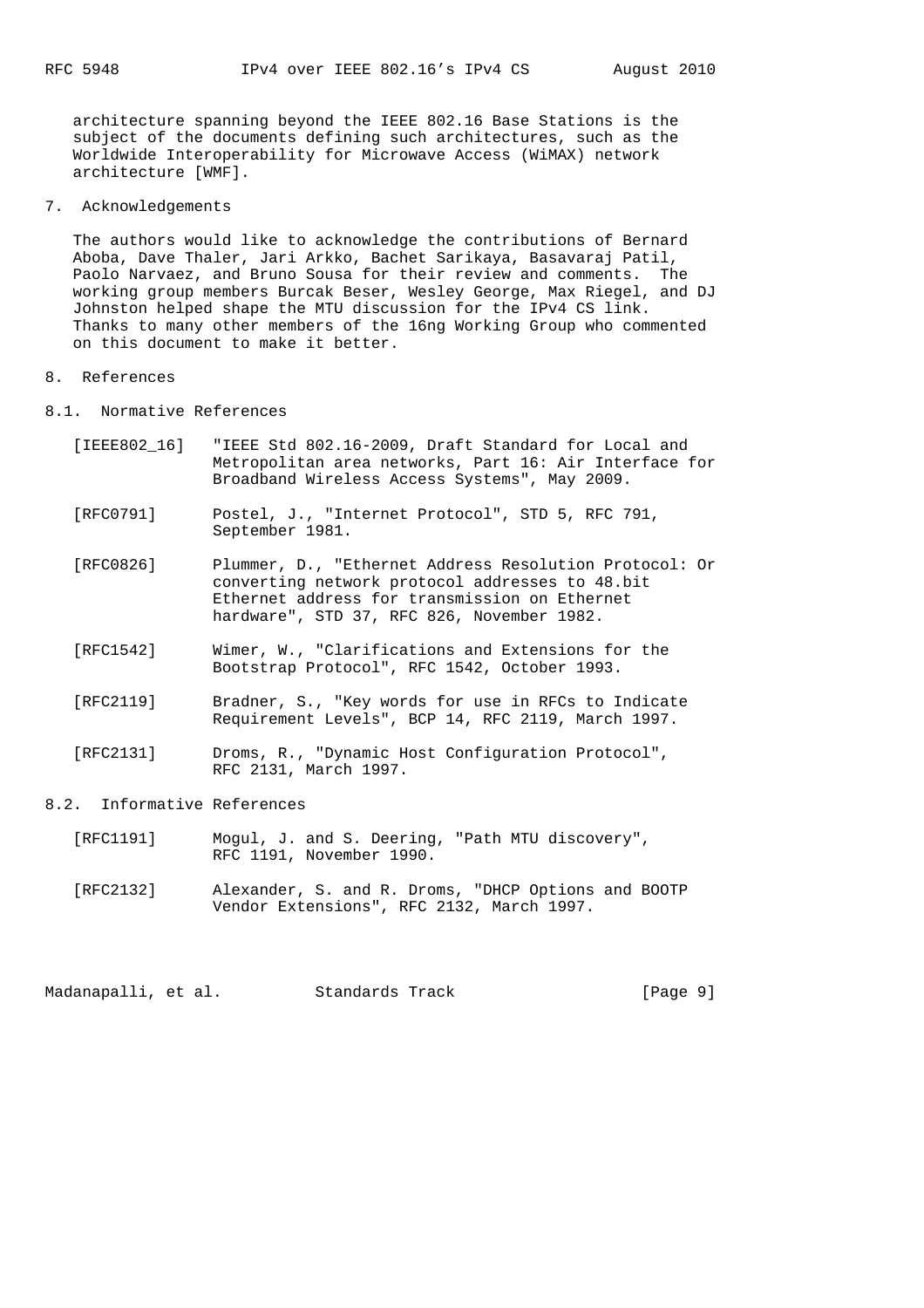| RFC 5948  | IPv4 over IEEE 802.16's IPv4 CS<br>August 2010                                                                                                                                         |
|-----------|----------------------------------------------------------------------------------------------------------------------------------------------------------------------------------------|
| [RFC4459] | Savola, P., "MTU and Fragmentation Issues with In-the-<br>Network Tunneling", RFC 4459, April 2006.                                                                                    |
| [RFC4821] | Mathis, M. and J. Heffner, "Packetization Layer Path<br>MTU Discovery", RFC 4821, March 2007.                                                                                          |
| [RFC4840] | Aboba, B., Davies, E., and D. Thaler, "Multiple<br>Encapsulation Methods Considered Harmful", RFC 4840,<br>April 2007.                                                                 |
| [RFC4968] | Madanapalli, S., "Analysis of IPv6 Link Models for<br>802.16 Based Networks", RFC 4968, August 2007.                                                                                   |
| [RFC5121] | Patil, B., Xia, F., Sarikaya, B., Choi, JH., and S.<br>Madanapalli, "Transmission of IPv6 via the IPv6<br>Convergence Sublayer over IEEE 802.16 Networks",<br>RFC 5121, February 2008. |
| [RFC5154] | Jee, J., Madanapalli, S., and J. Mandin, "IP over IEEE<br>802.16 Problem Statement and Goals", RFC 5154,<br>April 2008.                                                                |
| [WMF]     | "WiMAX End-to-End Network Systems Architecture Stage<br>2-3 Release 1.2, http://www.wimaxforum.org/",<br>January 2008.                                                                 |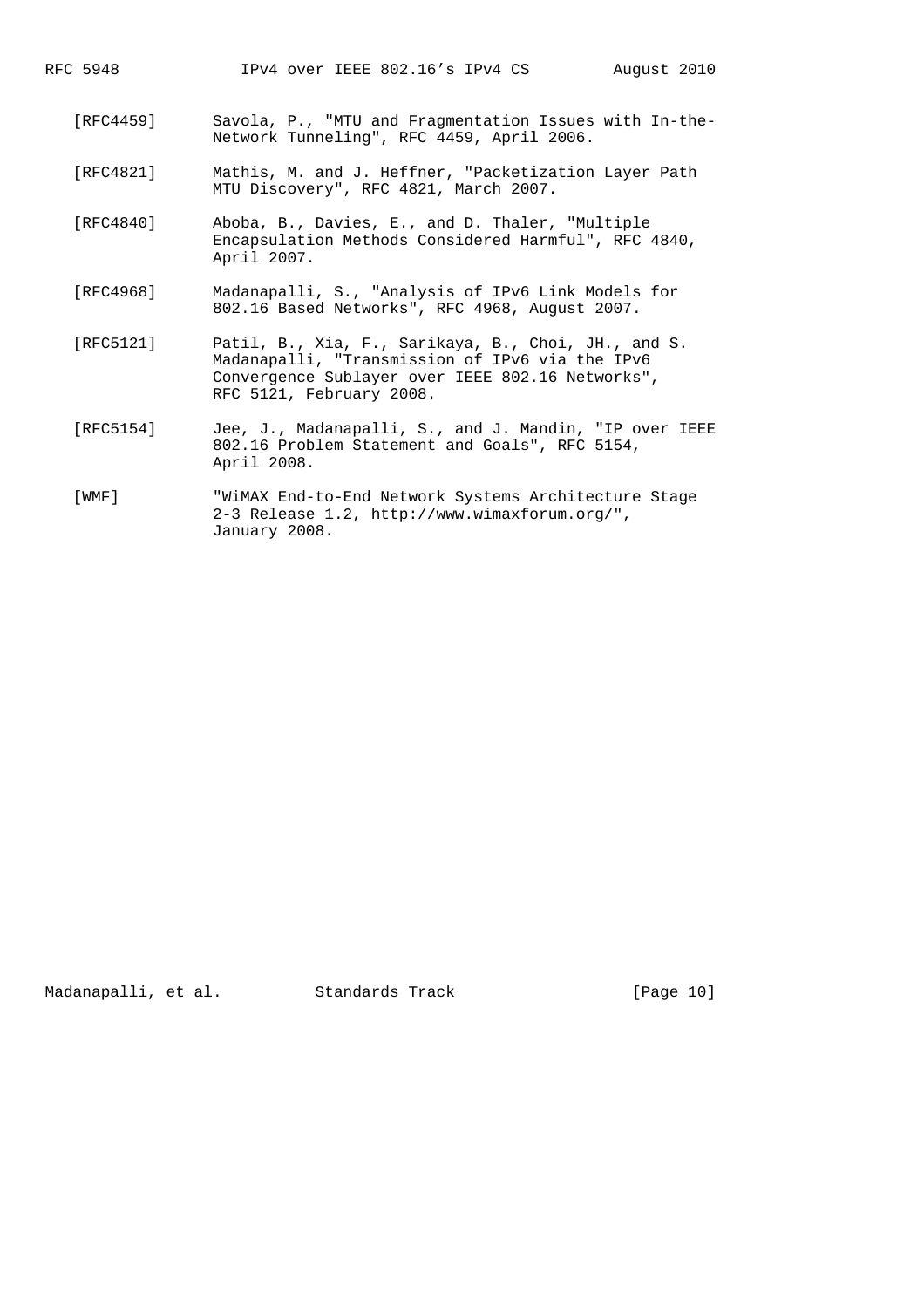Appendix A. Multiple Convergence Layers -- Impact on Subnet Model

 Two different MSs using two different Convergence Sublayers (e.g., an MS using Ethernet CS only and another MS using IPv4 CS only) cannot communicate at the data link layer and require interworking at the IP layer. For this reason, these two nodes must be configured to be on two different subnets. For more information, refer to [RFC4840].

Appendix B. Sending and Receiving IPv4 Packets

 IEEE 802.16 MAC is a point-to-multipoint connection-oriented air interface, and the process of sending and receiving IPv4 packets is different from multicast-capable shared-medium technologies like Ethernet.

 Before any packets are transmitted, an IEEE 802.16 transport connection must be established. This connection consists of an IEEE 802.16 MAC transport connection between the MS and the BS and an L2 tunnel between the BS and the AR (if these two are not co-located). This IEEE 802.16 transport connection provides a point to-point link between the MS and the AR. All the packets originating at the MS always reach the AR before being transmitted to the final destination.

 IPv4 packets are carried directly in the payload of IEEE 802.16 frames when the IPv4 CS is used. IPv4 CS classifies the packet based on upper-layer (IP and transport layers) header fields to place the packet on one of the available connections identified by the CID. The classifiers for the IPv4 CS are source and destination IPv4 addresses, source and destination ports, Type-of-Service, and IP Protocol field. The CS may employ Packet Header Suppression (PHS) after the classification.

 The BS optionally reconstructs the payload header if PHS is in use. It then tunnels the packet that has been received on a particular MAC connection to the AR. Similarly, the packets received on a tunnel interface from the AR would be mapped to a particular CID using the IPv4 classification mechanism.

 The AR performs normal routing for the packets that it receives, processing them per its forwarding table. However, the DHCP relay agent in the AR MUST maintain the tunnel interface on which it receives DHCP requests so that it can relay the DHCP responses to the correct MS. The particular method is out of scope of this specification as it need not depend on any particularities of IEEE 802.16.

Madanapalli, et al. Standards Track [Page 11]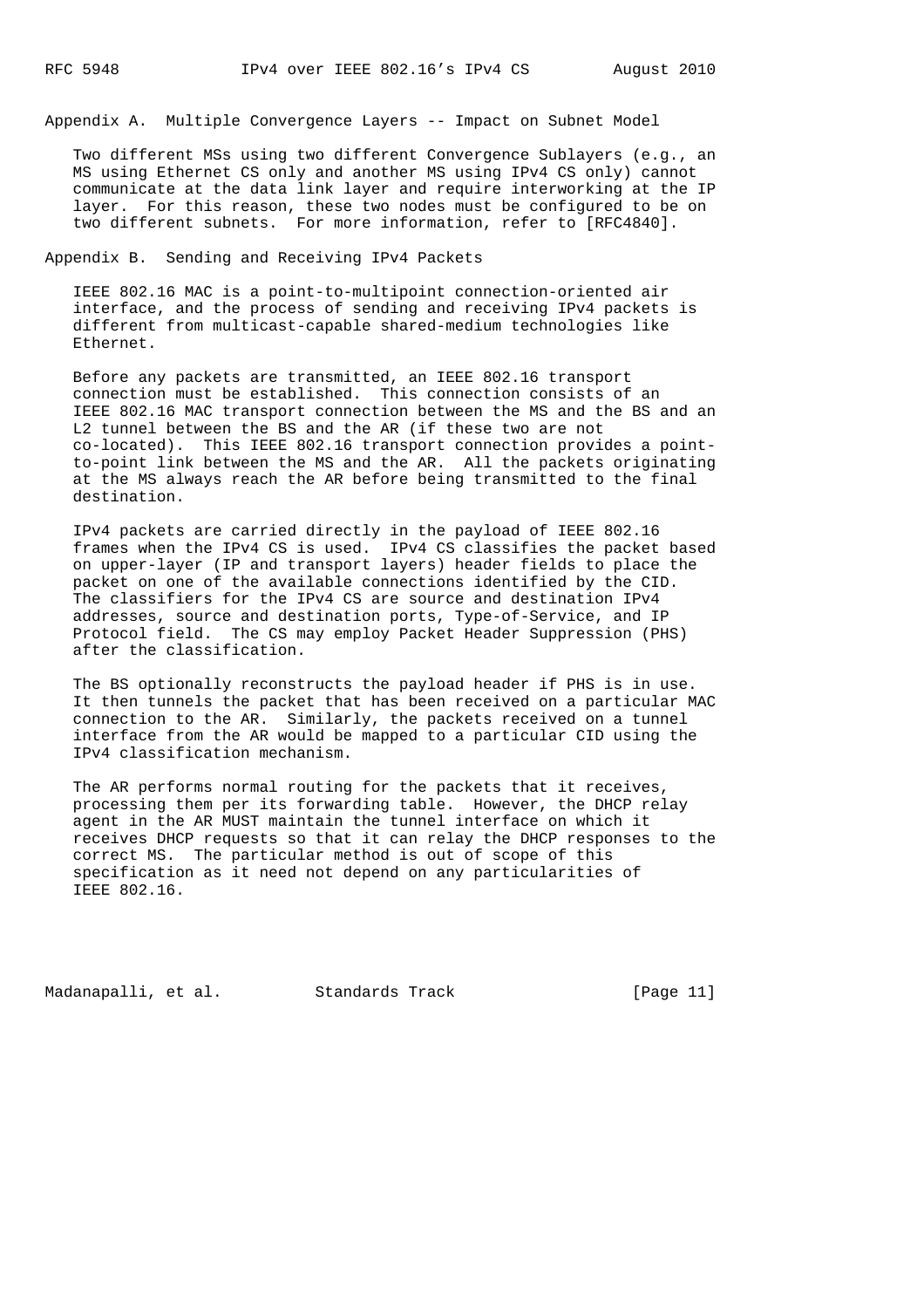# Appendix C. WiMAX IPv4 CS MTU Size

 The WiMAX (Worldwide Interoperability for Microwave Access) forum has defined a network architecture [WMF]. Furthermore, WiMAX has specified IPv4 CS support for transmission of IPv4 packets between the MS and the BS over the IEEE 802.16 link. The WiMAX IPv4 CS and this specification are similar. One significant difference, however, is that the WiMAX Forum [WMF] has specified the IP MTU as 1400 octets [WMF] as opposed to 1500 in this specification.

 Hence, if an IPv4 CS MS configured with an MTU of 1500 octets enters a WiMAX network, some of the issues mentioned in this specification may arise. As mentioned in Section 4.3, the possible mechanisms are not guaranteed to work. Furthermore, an IPv4 CS client is not capable of doing ARP probing to find out the link MTU. On the other hand, it is imperative for an MS to know the link MTU size. In practice, an MS should be able to sense or deduce the fact that it is operating within a WiMAX network (e.g., given the WiMAX-specific particularities of the authentication and network entry procedures), and adjust its MTU size accordingly. Even though this method is not perfect, and the potential for conflict may remain, this document recommends a default MTU of 1500. This represents the WG's consensus (after much debate) to select the best value for IEEE 802.16 from the point of view of the IETF, in spite of the WiMAX Forum's deployment.

Madanapalli, et al. Standards Track [Page 12]